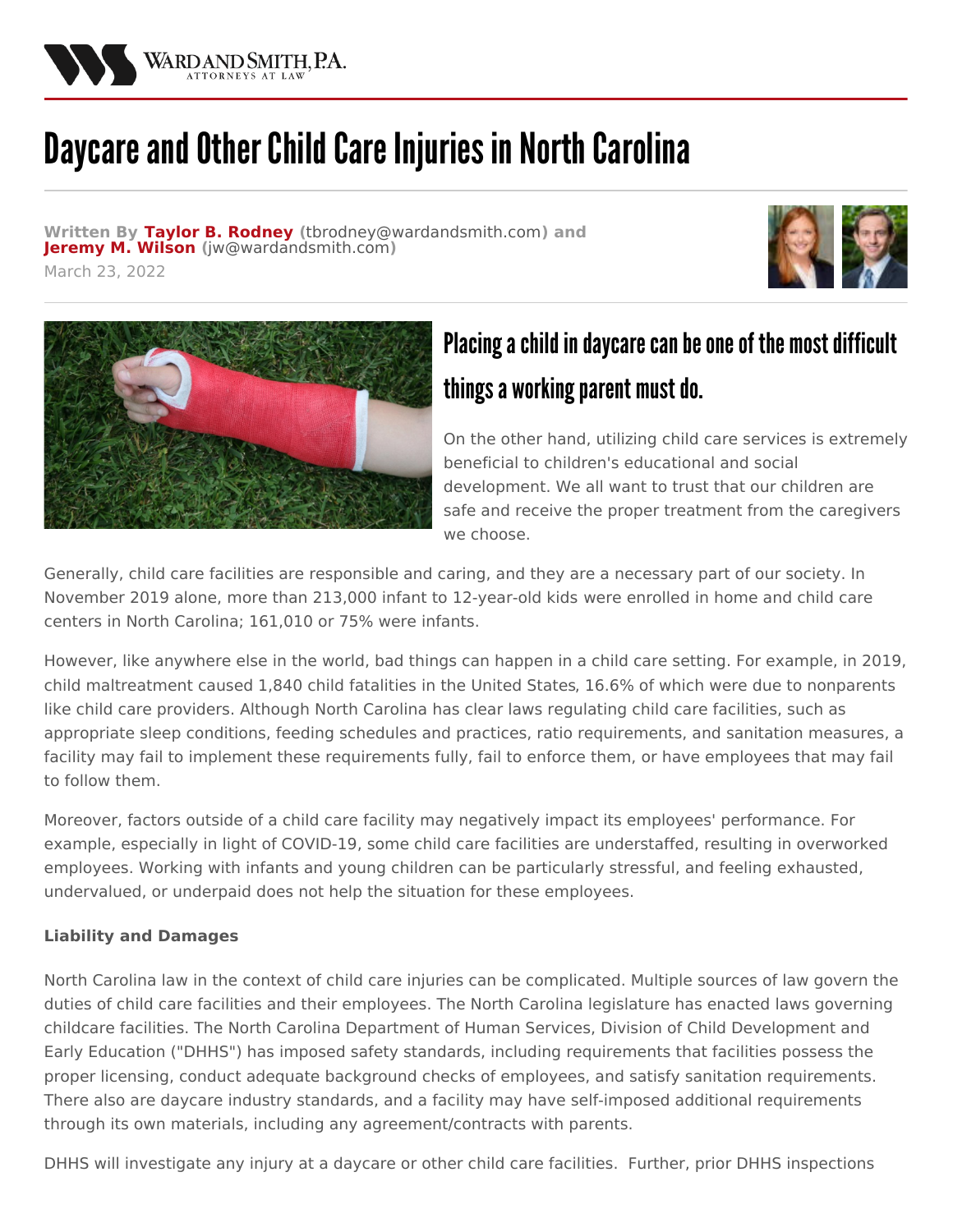and investigations may be accessible to help determine if there were prior, ongoing issues at the facility. Law enforcement may be involved, and other parents of children who used the daycare may also have important information. It is extremely important to investigate these sources in order to identify any evidence pertinent to a potential personal injury claim.

If a child is injured at daycare, more than one person may be liable for the child's injuries. For example, a child's injuries may be due to the facility's failure to maintain safe conditions, train and equip employees properly, or follow applicable laws. If this is the case, it is important to research the ownership structure for the facility, including determining if a separate entity had management oversight or other responsibilities. An employee's own intentional or negligent conduct could have also caused the child's injuries. Also, a child care facility may or may not have adequate insurance, which can affect a child's overall recovery.

When a minor is injured, the applicable North Carolina law is complex. A minor may have their own claims for their injuries, including pain and suffering, scarring and disfigurement, loss of use of part of their body, diminished earning capacity as an adult, or the permanency associated with any continuing injuries. The minor's parents may also be a party to allow recovery of any medical expenses incurred or to be incurred before the minor turns 18 years old.

To ensure fair legal representation if a lawsuit is filed, the Court will appoint a "guardian ad litem" to prosecute the case on the minor's behalf. North Carolina requires a minor's settlement to be court-reviewed and court-approved to ensure the minor received adequate representation and the settlement is in the minor's best interest. A minor's recovery will be held by the Court until the minor turns 18. However, an experienced attorney can help create a "structured settlement" annuity or a trust (including a "special needs trust," where necessary) to ensure the child's recovery is protected and maximized.

Issues may also arise with government benefits. If a child receives government health insurance (such as Medicaid) or other government benefits, settlement proceeds may affect their ability to continue to qualify for such benefits. Therefore, careful planning is crucial. An experienced attorney can help structure a child's settlement proceeds to ensure the child's recovery does not negatively impact other areas of their life.

The statute of limitations (the time limit to bring a lawsuit) may be different with a minor's daycare claim including potentially giving them time until after they turn 18 to file a lawsuit. However, this is not the case with all types of damages, which can be limited to a shorter statute of limitations (including three years). And, there can be other legal considerations that need to be carefully analyzed regarding legal time limits for minors' claims. Thus, as with all personal injury cases, the best course of action is to contact a skilled attorney as soon as possible if an injury occurs. This is also necessary to ensure a thorough investigation is conducted as soon as possible and necessary information is not lost or forgotten.

## **Conclusion**

Navigating a child's daycare-related injury can be difficult and emotionally taxing. Sadly, these injuries can be devastating. Hiring an experienced attorney can help an affected family get through this difficult time and protect the child's rights in the context of a complicated area of the law.

--

© 2022 Ward and Smith, P.A. For further information regarding the issues described above, please contact Taylor B. [Rodney](/attorneys/taylor-rodney) or [Jeremy](/attorneys/jeremy-wilson) M. Wilson.

This article is not intended to give, and should not be relied upon for, legal advice in any particular circumstance or fact situation. No action should be taken in reliance upon the information contained in this